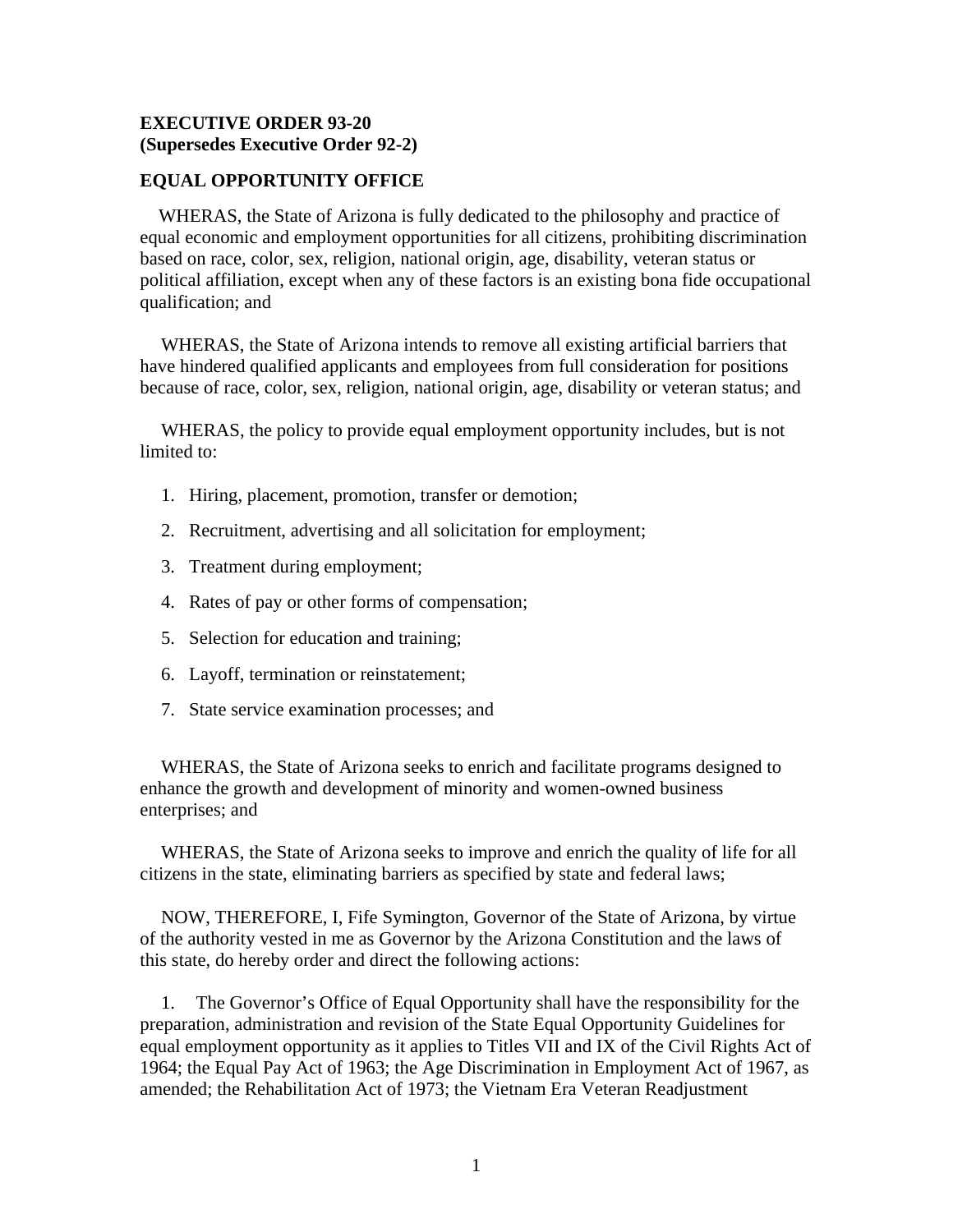Assistance Act of 1974, as amended; the Executive Order 11246 as amended in 1967; the Americans with Disability Act of 1990; and the Civil Rights Act of 1991;

2. State agencies shall establish, implement and monitor an Equal Opportunity Plan within the parameters of the State Equal Opportunity Guidelines including the development of feasible goals, timetables and solutions to address the under-utilization of minorities, women and disabled individuals, particularly in salary grades 16 and above. Progress is to be reported on a semi-annual basis to the Governor's Office of Equal Opportunity;

3. State agencies shall provide the Governor's Office of Equal Opportunity all necessary information for the preparation of the State and Local Government Information Survey (EEO-4) annual Federal report;

4. The Governor's Office of Equal Opportunity shall assist state agencies in recruiting, appointing and training equal employment opportunity liaisons;

5. The Governor's Office of Equal Opportunity shall monitor and evaluate Equal Opportunity Plans as required in the State Equal Opportunity Guidelines;

6. The Governor's Office of Equal Opportunity shall work in conjunction with the Department of Commerce to develop and initiate programs designed to enhance and promote economic growth and enrichment in low income and minority communities, as well as minority and women-owned business enterprises by providing workshops, seminars and conferences to supply technical assistance, training and education;

7. The Governor's Office of Equal Opportunity shall be responsible for assuring the development of an EEO performance element in evaluation of executives, supervisors and managers for state agencies and inform the Governor of their performance.

8. The Governor's Office of Equal Opportunity shall provide training for, have authority to explore and offer alternative resolutions for state government grievances and allegations based on discrimination regarding race, sex, national origin, religion, age, disability or veteran status;

9. The Director of the Governor's Office of Equal Opportunity may:

- a) On behalf of the Governor of the state, accept grants and matching funds for the conduct of programs which are designed to develop and implement equal employment opportunities, affirmative action policies and programs, and disadvantaged economic development policies and programs;
- b) Expend available funds, use its facilities and provide services to promote equal employment and economic development opportunities in state government and the private sector upon demonstration by an entity in the private sector that the use of public funds for this purpose will result in an appreciable benefit to the